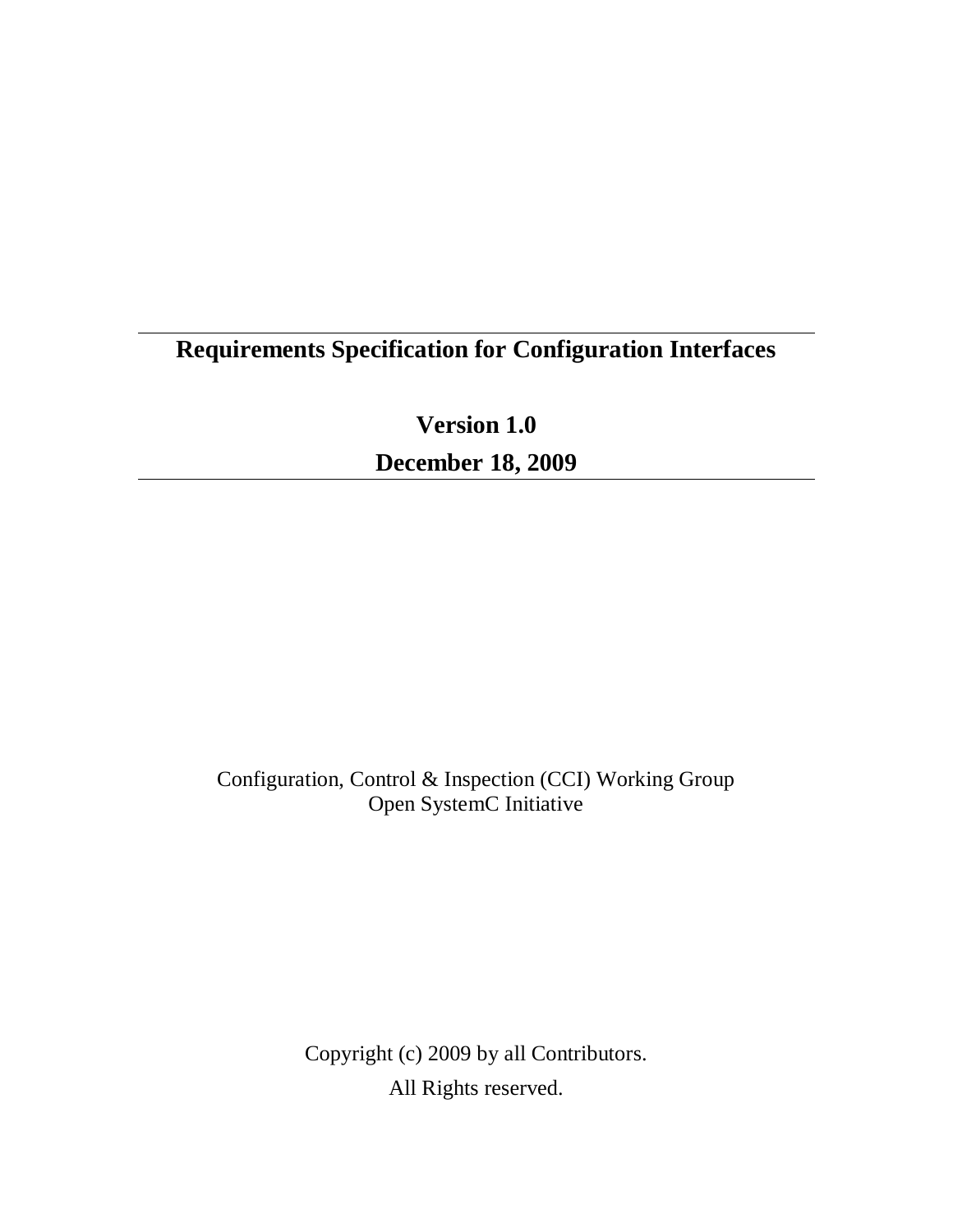#### **Copyright Notice**

Copyright © 2009 by all Contributors. All Rights reserved. This software and documentation are furnished under the SystemC Open Source License (the License). The software and documentation may be used or copied only in accordance with the terms of the License agreement.

#### **Right to Copy Documentation**

The License agreement permits licensee to make copies of the documentation. Each copy shall include all copyrights, trademarks, service marks, and proprietary rights notices, if any.

#### **Destination Control Statement**

All technical data contained in this publication is subject to the export control laws of the United States of America. Disclosure to nationals of other countries contrary to United States law is prohibited. It is the reader's responsibility to determine the applicable regulations and comply with them.

#### **Disclaimer**

THE CONTRIBUTORS AND THEIR LICENSORS MAKE NO WARRANTY OF ANY KIND WITH REGARD TO THIS MATERIAL, INCLUDING, BUT NOT LIMITED TO, THE IMPLIED WARRANTIES OF MERCHANTABILITY AND FITNESS FOR A PARTICULAR PURPOSE.

#### **Trademarks**

SystemC and the SystemC logo are trademarks of OSCI.

#### **Bugs and Suggestions**

Please report bugs and suggestions about this document to

http://www.systemc.org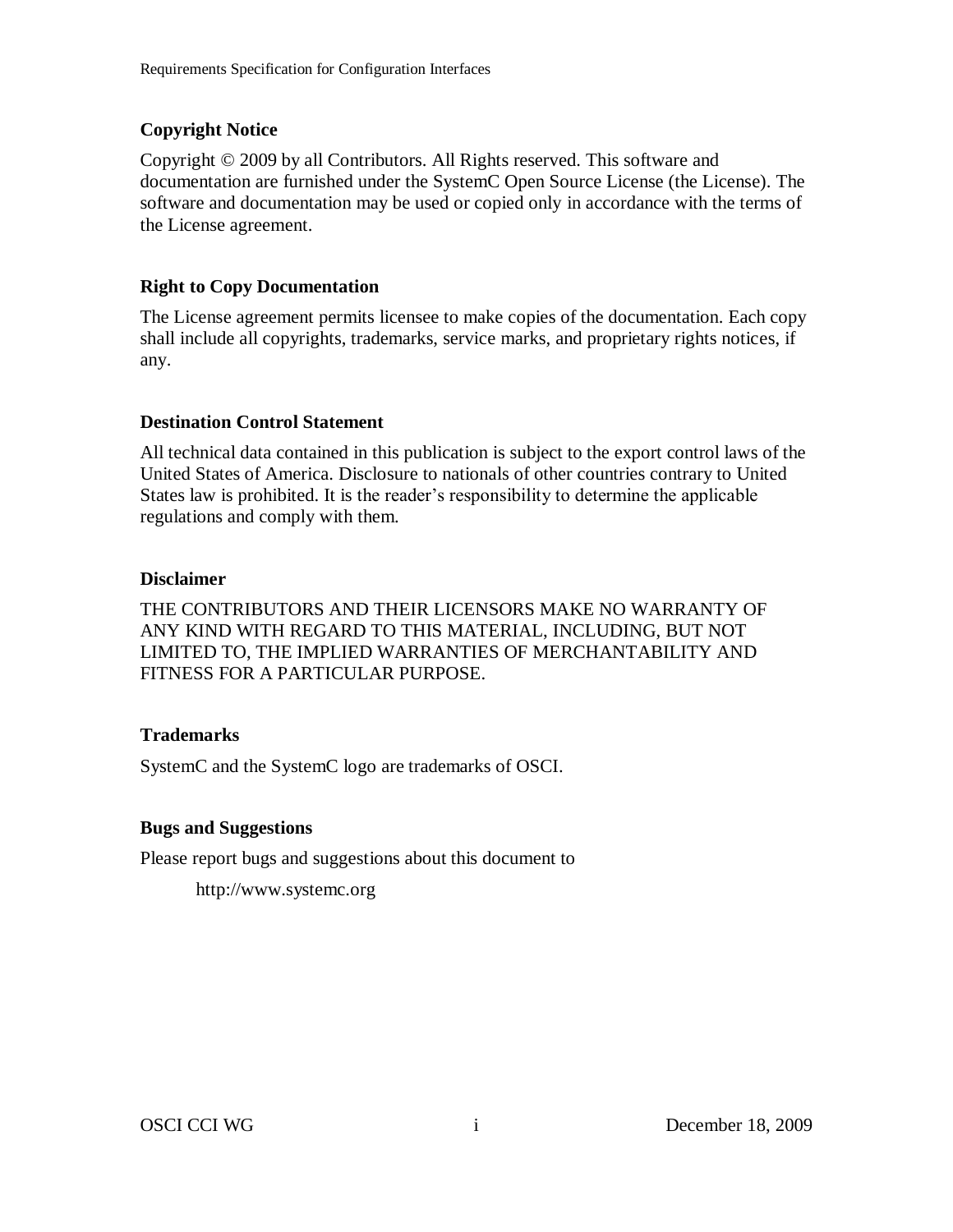# **Document History**

| <b>Version</b> | <b>Authors</b> | <b>Description</b>                  | Date       |
|----------------|----------------|-------------------------------------|------------|
|                | CCI WG         | Initial revision for public review. | 12/18/2009 |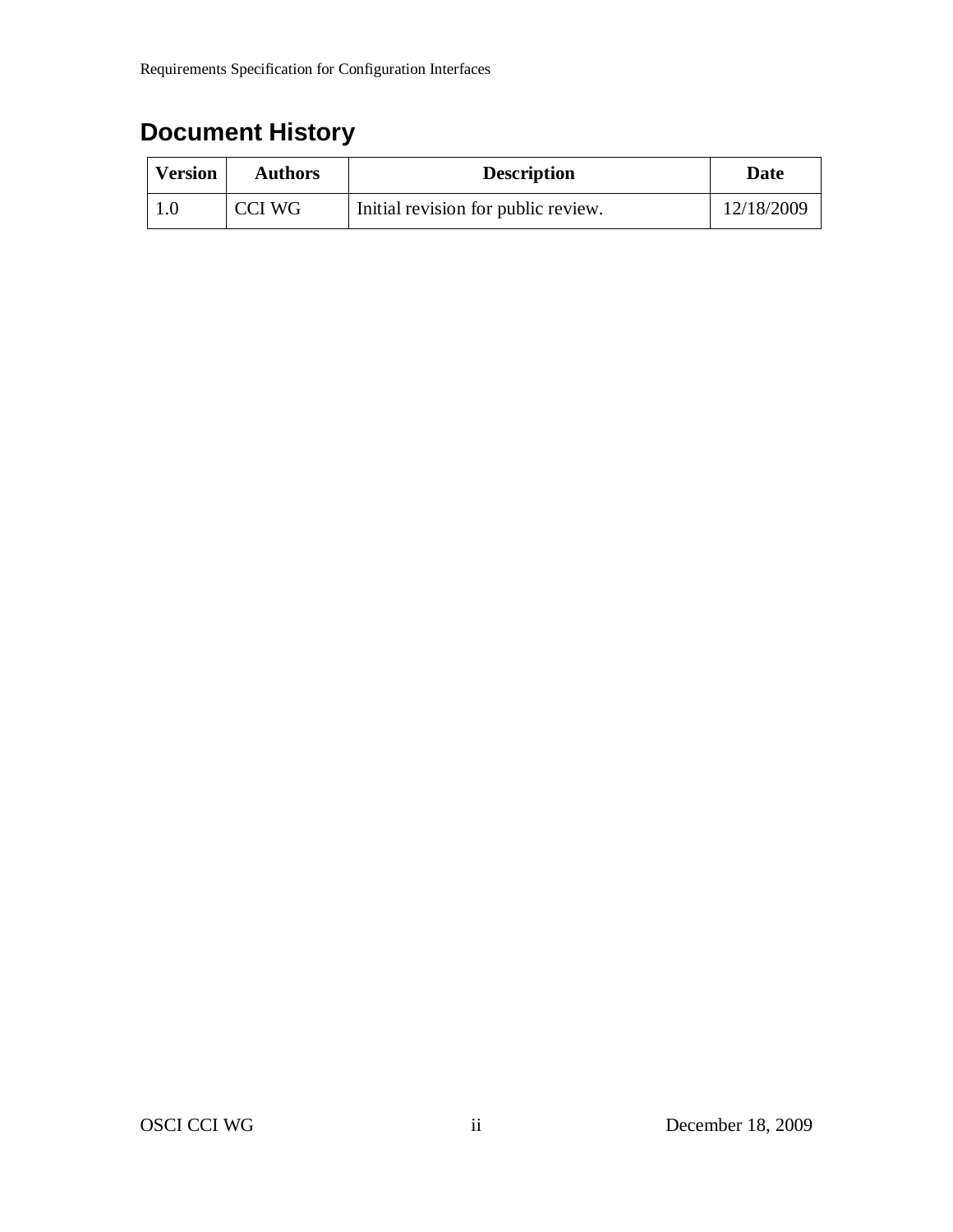## **Motivation**

The value of ESL models is greatly improved when they can readily and easily be configured, controlled and inspected. Delivering this value to users of a system-level model requires that all ingredient models are fully instrumented, that the user employs a tool with configuration, control and inspection capabilities and that the tool fully understands the instrumentation of all ingredient models. If any of these three requirements is not satisfied, the value delivered to the user can be greatly diminished.

Today, each tool has its own preferred way for models to be instrumented. This requires that model developers provide different instrumentation for their customers using different tools; their only way to offset the costs of supporting multiple instrumentation approaches is to provide less instrumentation. Tool companies must bridge their tools and/or the models to ensure value for customers that have developed or obtained models with incompatible instrumentation. All of this results in delays, additional costs and/or diminished value for the end user.

Establishing a standard way to instrument models will improve the efficiency of the entire SystemC modeling ecosystem while ensuring optimal value for model users – and that is precisely what the OSCI CCI WG has set out to do.

# **Introduction**

The CCI WG will define standards to improve interoperability between models and tools, streamlining the exchange of information between them. These standards will be developed incrementally with initial work on configuration, which is the focus of this requirements specification.

What CCI brings is the ability to configure a SystemC simulation model at creation-time and run-time using a flexible and rich system, not just at compile-time using basic C++ mechanisms. This adds flexibility for users, as they do not have to modify source code and recompile to try various scenarios or parameterized configurations.

Models will incorporate configuration parameters following the CCI standard, allowing any tool to connect and perform configuration. Model source code will be portable across simulation environments and tools, while tools are able to add value on top of the basic mechanisms. For example, tools can support the reading of configuration files, interactive configuration of models in a GUI, and structured display and inspection of current parameter values. None of this affects how models are written – as long as they follow the CCI standard, tools will be able to effectively interact with them.

Configuration can be used to specify a system's initial setup, orchestrate run-time operation, control system analyses or many other purposes. Some examples are:

 A system model might have a configurable number of processing engines, DMA controllers, processors, or other blocks. In response to configuration parameter values, the system model will instantiate suitable sets of hardware blocks.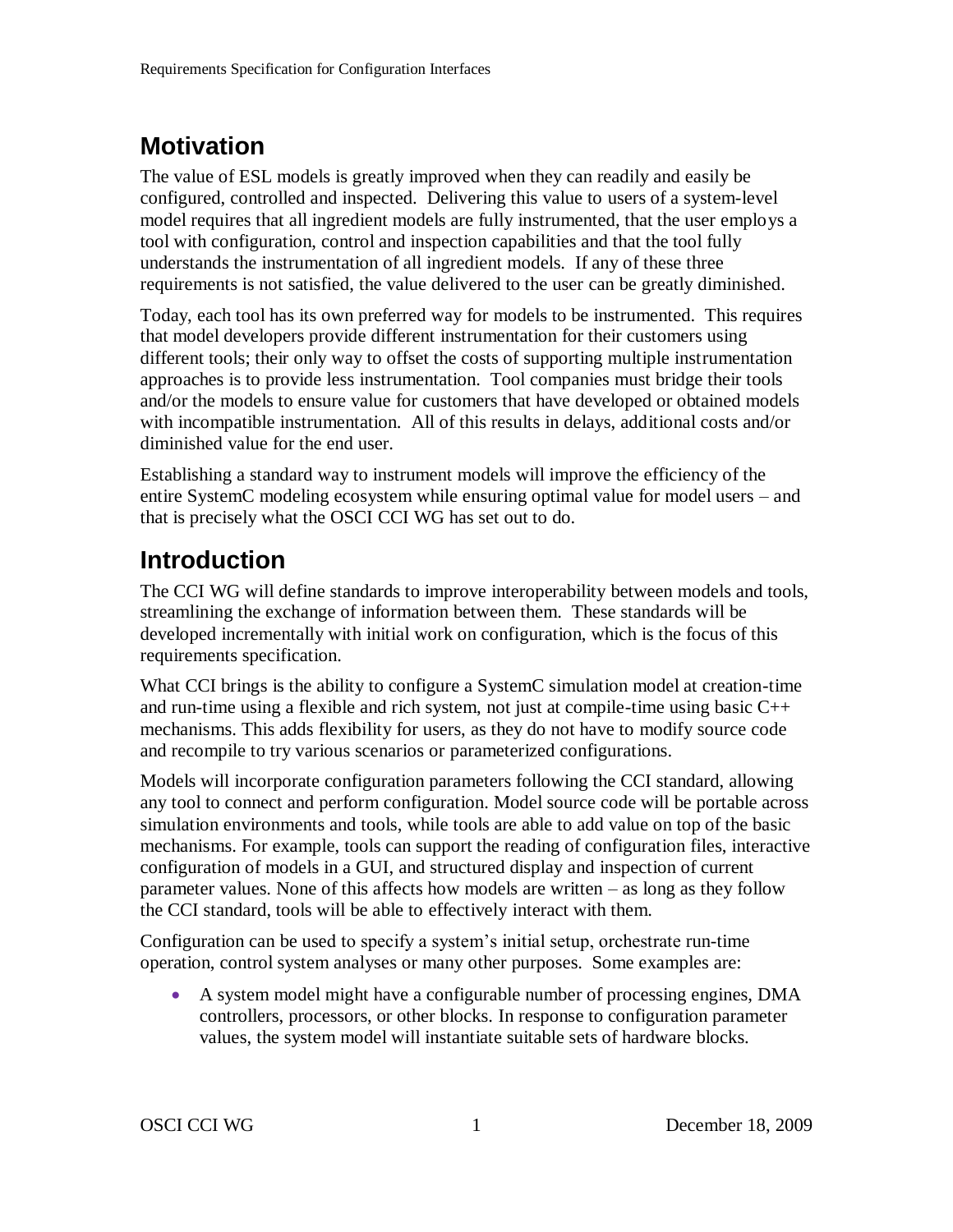- Configuration parameters can affect the local setup of models, such as the size of memories and buffers, number of channels of an interconnect, or the command set supported by flash memories.
- Configuration could also be used to set up the memory map of a system, and report the memory map resulting from configuring dynamic buses such as PCIe.
- Configuration parameters can affect system behavior, changing iteration counts, identify tests, or setting different operation modes.

These requirements are being provided for public review to collect industry feedback which is highly valued and will certainly influence development of the standard.

The next section provides a [Glossary of Terms](#page-4-0) for convenient reference. A section is provided to describe the conceptual model used by the CCI WG to explore and understand the configuration requirements. A description of the use cases used to drive requirements is provided. A section is then dedicated to the subject of data types. The requirements section follows and the document concludes with future plans and a few notes.

## <span id="page-4-0"></span>**Glossary of Terms**

**CCI API** – The application programming interface (API) used to interact with the configuration system; this is the essence of the configuration standard.

**CCI Application** – A client of the CCI API. Programs utilizing the CCI configuration standard must be linked to a CCI implementation; SystemC models using CCI will typically be linked with both a SystemC simulation kernel and a CCI implementation.

**CCI Implementation** – An implementation of the CCI API; this is sometimes referred to as "the tool".

**Configurator** – A CCI application that performs tool-like operations, such as processing the contents of a configuration file, using only the CCI API.

**Name-Value Pair (NVP)** – synonymous with "Parameter".

**Parameter** - A unique, hierarchical name paired with a value.

**Parameter Handle** (PH) – A reference to an NVP that allows subsequent value access without requiring a name-based lookup, for improved efficiency. The Parameter Handle has a simplified interface in comparison to a Parameter Object.

**Parameter Object (PO)** - An entity that contains supplemental information about an associated NVP such as its parameter type, data type, default value and documentation. A PO is mapped to exactly one NVP.

# **Configuration Conceptual Model**

In the process of exploring and understanding configuration requirements, the CCI WG has formulated an abstract conceptual model. It is briefly described here as an aid to more quickly understanding the requirements and to allow more concise descriptions for the use cases and requirements that follow.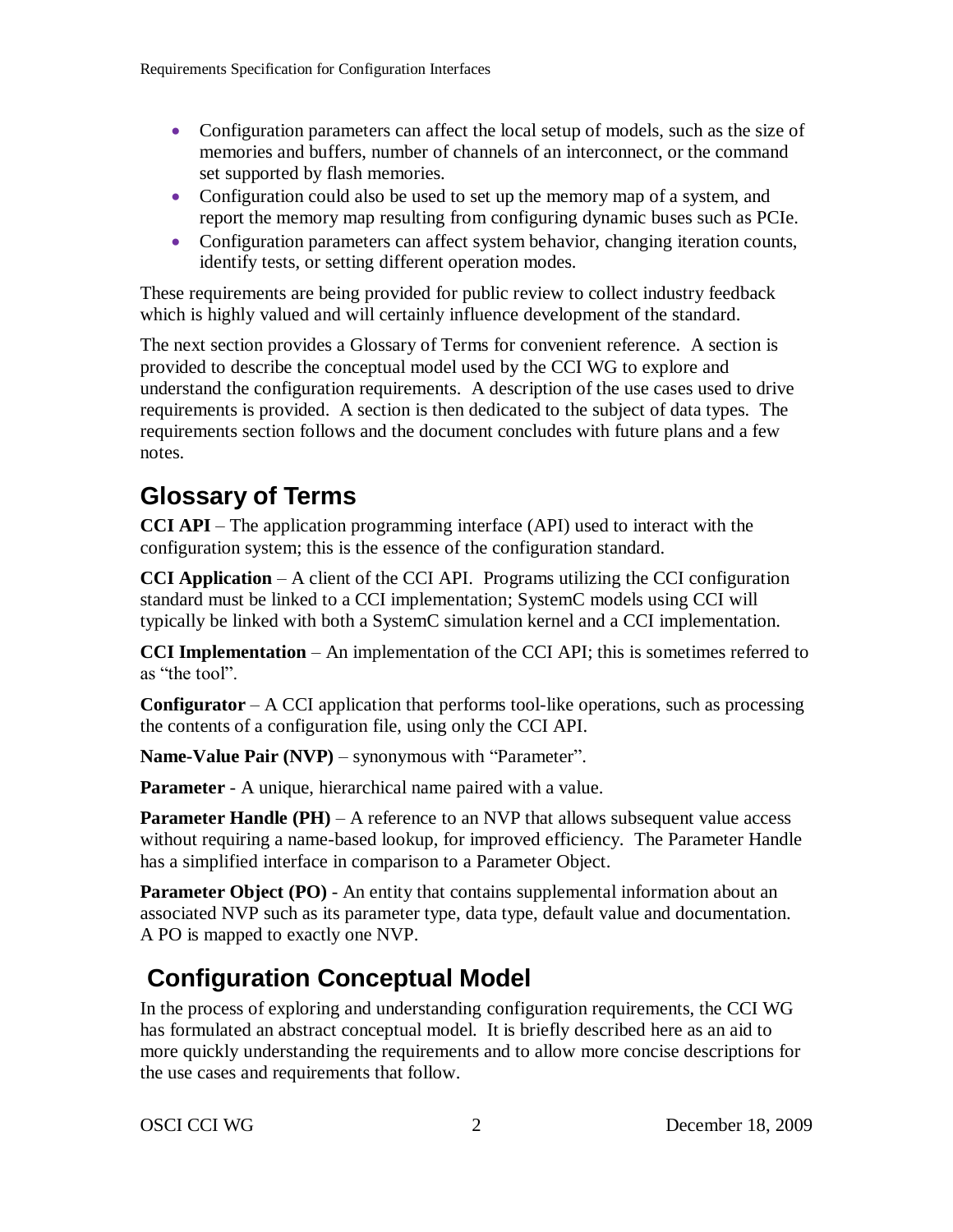The essential configuration parameter is the pairing of a name and a value, or Name-Value Pair (NVP). The name is a string that commonly reflects the SystemC module hierarchy but isn't restricted to it; in fact, parameters can be named completely arbitrarily. The value is accessed via JSON, a portable value encoding mechanism (see Requirement [19,](#page-13-0) *[Portable Parameter Value Encoding](#page-13-0)*, for details). How and where the value is stored is an unspecified implementation detail. Conceptually, the parameter values have no inherent type – which simplifies the mainstream notions of a configuration file processor pushing in string values and models pulling out values of other types (e.g. integer).

Name-based access functions will be provided to set and get parameter values. These functions query the available collection of NVPs to find one with a matching name and then set or get its value, as requested.

For convenience and efficiency, Parameter Objects (POs) are provided as an alternate NVP access mechanism. A PO is "mapped" to an NVP. POs specify a type that the NVP's value will be interpreted as, a default value (of the PO's type), a description, and possibly more information including state. POs provide type-specific value access methods and will generally be used within models.

The partitioning between NVP and PO is key to allowing un-typed initial values to be established prior to the construction of modules which then specify types for the parameters. It also lends itself to employing arbitrary algorithms for mapping POs to NVPs which can be used, as an example, to give precedence to the highest parameter in a given hierarchy when multiple matches exist.



[Figure 1](#page-5-0) illustrates the conceptual model and key terms from the glossary.

<span id="page-5-0"></span>**Figure 1: Configuration Concept Model**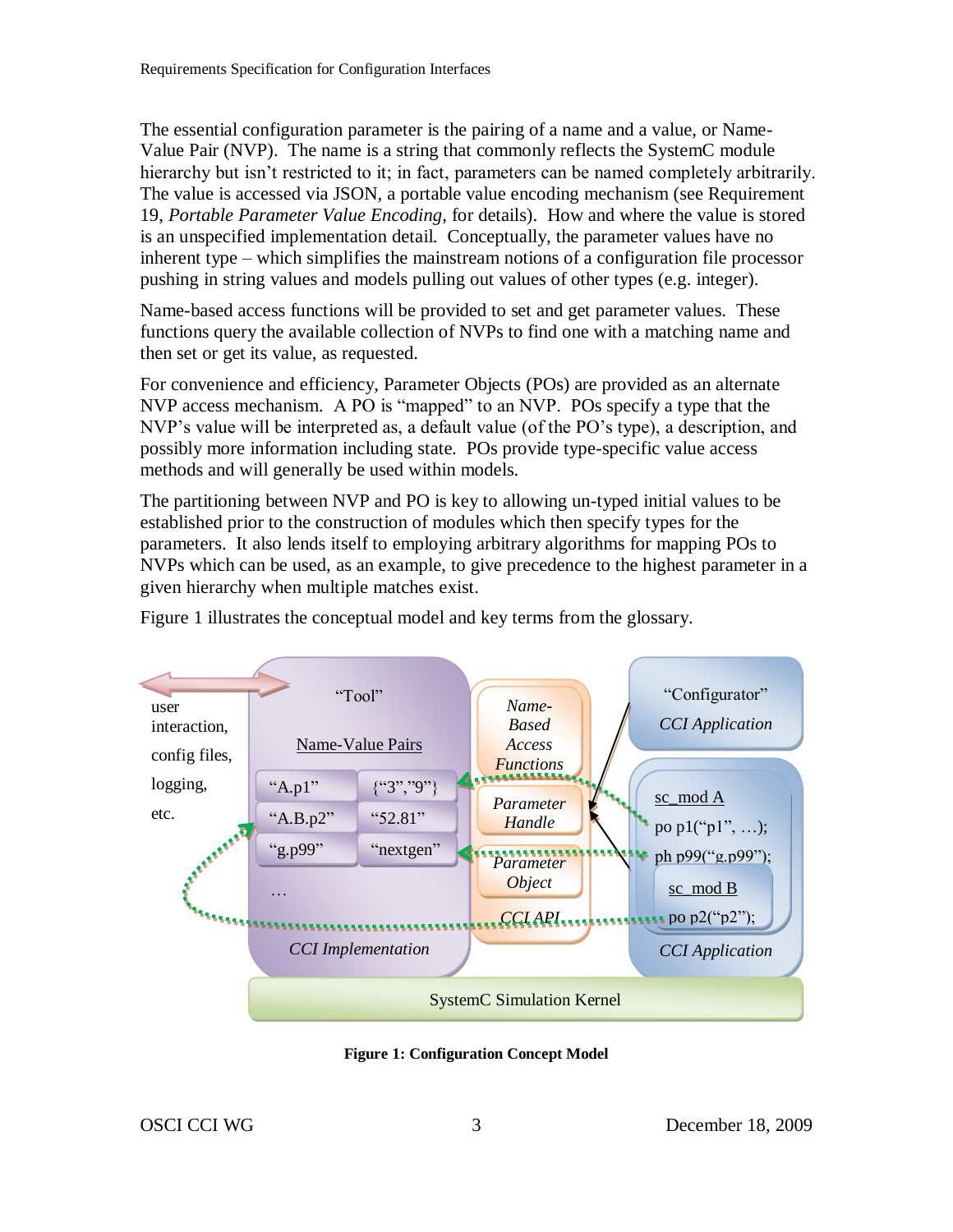# **Use Cases**

To explain how configuration can be used in a system, we present some examples of how parameters can be used to configure and setup a system.

### *1 Structural Parameters*

Parameters may be used to configure the structure of a module or channel, for instance, the number of child modules. To support this use case, it needs to be possible to access parameters at elaboration time, from within a module's constructor.

### *2 Parameters and Constructor Arguments*

Currently, constructor arguments are frequently used to implement structural parameters. To realize the benefit of configurability, explicit parameters should be preferred and coding guidelines/recommendations should be provided to explain this.

### *3 Default Values and Initial Values*

To support structural parameters, it is necessary that parameter values are available when a model is starting to be constructed. This includes using default values for parameters, as well as initial values provided by a tool, and possibly overrides of defaults or initial values by a user. In any case, such value changes have to be completed before model construction begins.

### *4 Read-only Parameters*

Since a structural parameter takes effect as a system is being constructed, once the system construction is complete they have to be considered to be read-only. Changing a structural parameter too late in the process will have no effect on the system, and their values are available only for reference and system inspection, not for change.

### *5 Elaboration Time Parameter Propagation/Override*

To supersede the use of constructor arguments implementing structural parameters, a hierarchical model needs the ability for parent modules to provide values for the parameters used during the construction of its child modules.

## *6 Configuration Values vs. C++ Variables*

Similar to constructor arguments,  $C++$  variables in a model that reflect some configurable aspect should replaced by configuration parameters. This would also allow a tool to reconfigure model aspects that can change during a simulation, and inspect the current state of a model.

## *7 Changing Parameters During Simulation*

Users need a means to alter certain parameter values after elaboration, during simulation run-time. This is often the case when the data field of a SystemC module or channel is replaced by a parameter to achieve run-time configurability. When the value of a parameter is altered by a tool, component-specific code may need to run to make the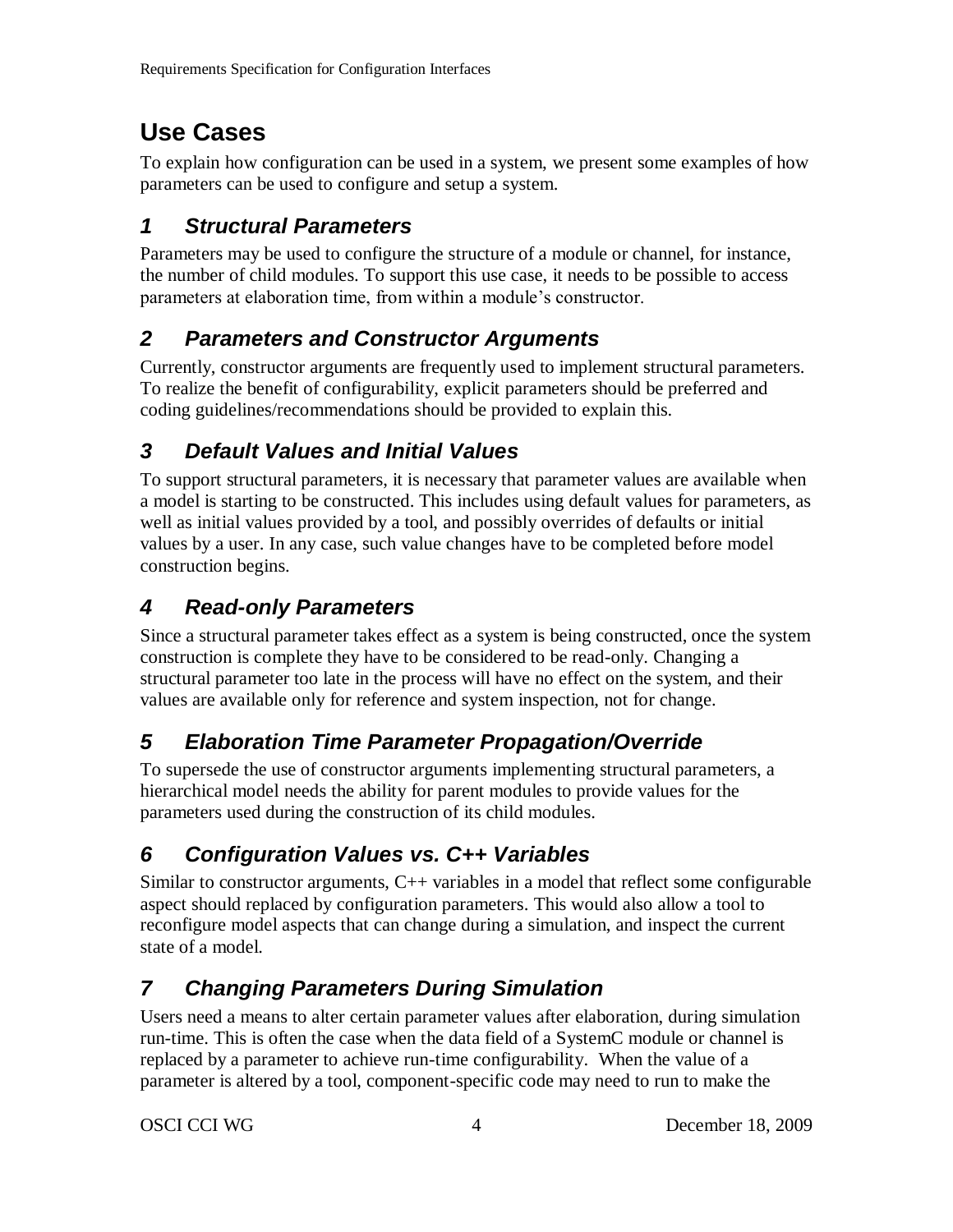model behave in a new way and create a new consistent model state. One way that this can be implemented is for a model to get a notification in the form of a callback when a parameter is changed.

#### *8 Shared parameters*

Multiple SystemC module and channel instances may depend on a common parameter. For example, a clock speed parameter shared among all processors in a homogenous cluster, or verbosity level for logging.

### *9 Different Names, Same Intended Meaning*

When models come from various sources, it is possible that parameter names and semantics are different for what is logically the same value. For instance, one module may have a parameter "clk frequency" expressed in Hertz while another module uses the parameter name "clock\_speed" expressed in Megahertz.

Such differences are to be expected, and tools will have to support users to help them create easy-to-use configurations in the case that the same logical value should go to multiple inconsistent parameters. For example, users integrating models could create code that sets the value of one parameter based on the value of the other, doing unit conversion and other semantic adjustments in the process.

### *10 Authoring*

There are tools that support users in the creation, maintenance, debugging, and integration of models. Such tools need to know about CCI configuration parameters and their meaning, so that they can work with the parameters associated with a model configuring it. The CCI API will be designed to support tools as well as users in the process of creating models.

## *11 Error Checking*

There is always the possibility of errors when using parameters. The CCI working group expects many tools to offer a way to specify a set of parameter values prior to actually creating models, and in this case, it has to be possible to detect that certain parameter values were never used (either due to mistakes or intentionally). It is also necessary to check the values assigned to parameters so that they make sense (like any input to a program), and the configuration system will report errors to users. Finally, once a system has been setup, there might be global consistency checks between parameters in different models and different subsystems, ensuring that the overall system configuration is meaningful.

## *12 Model-to-Model Configuration*

It is not just tools and users that will configure models. Models can also provide initial configuration data, or update the configuration of other models. This could apply within the model hierarchy, as a higher-level component creates its children and provides them with configuration data. It could also be used to reroute transactions in a memory map, or change the logging verbosity of a model from another related model.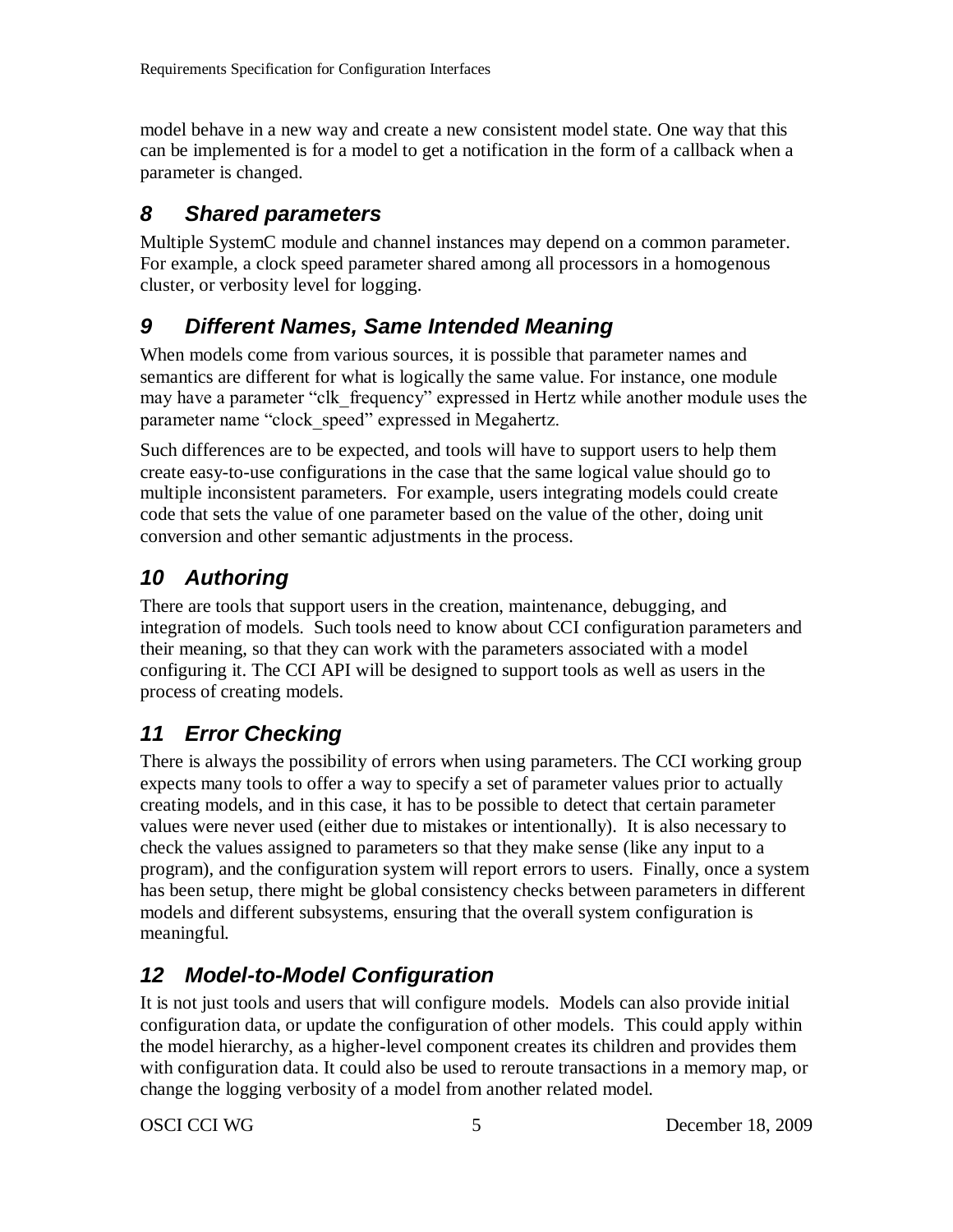### *13 Parameter hiding*

In a hierarchical model, there can be cases where a parent module wants to hide certain parameters of its child modules within the subsystem that it represents. Configuration is then forced to go through the parent module, rather being pushed straight into the child modules. The parent module will expose an appropriate set of parameters at the level of abstraction it decides. For example, it might be that a parent module takes care of complex interdependencies between clock settings in its children, and all it exposes to the outside world is a single master clock setting.

### *14 Functional Coverage Tools*

Functional coverage tools need a means of accessing and tracking the values of parameters, since parameters obviously affect the setup and behavior of a system.

## **Awareness of Parameter Data Types**

Configuration interfaces are provided for both the case when a parameter's data type is known as well as when it is not.

### *1 Data Type Aware Access*

This type of access has a priori knowledge about the configuration parameter's underlying data type. This will be used for example when a module accesses one of "its own" parameters. A well informed higher-level model could also use this type of access. POs provide this type of access.

## *2 Data Type Independent Access*

This type of access generally knows little more than the configuration parameter's name. Value information is encoded/decoded using a convenient type which incurs some runtime overhead (refer to [R19,](#page-13-0) *[Portable Parameter Value](#page-13-0)* Encoding, for more details). This method will be used by configurators and by models that don't know the parameter's data type. Name-based access functions and parameter handles provide this type of access.

An example to illustrate the importance of this data access type is a utility that processes the contents of a proprietary configuration file format. Since the format is proprietary, support cannot be assumed across multiple tools so a configurator must accompany the model(s). Suppose that this format consists of name-value pairs, both represented as strings. The utility would extract the name string and attempt to set the corresponding parameter's value with the value string. This will require that a data type translation be performed prior to consumption by a (type-aware) PO.

# **Requirements**

This section describes the detailed requirements for configuration interfaces. There is an implied requirement for these interfaces to be simple, efficient and extensible.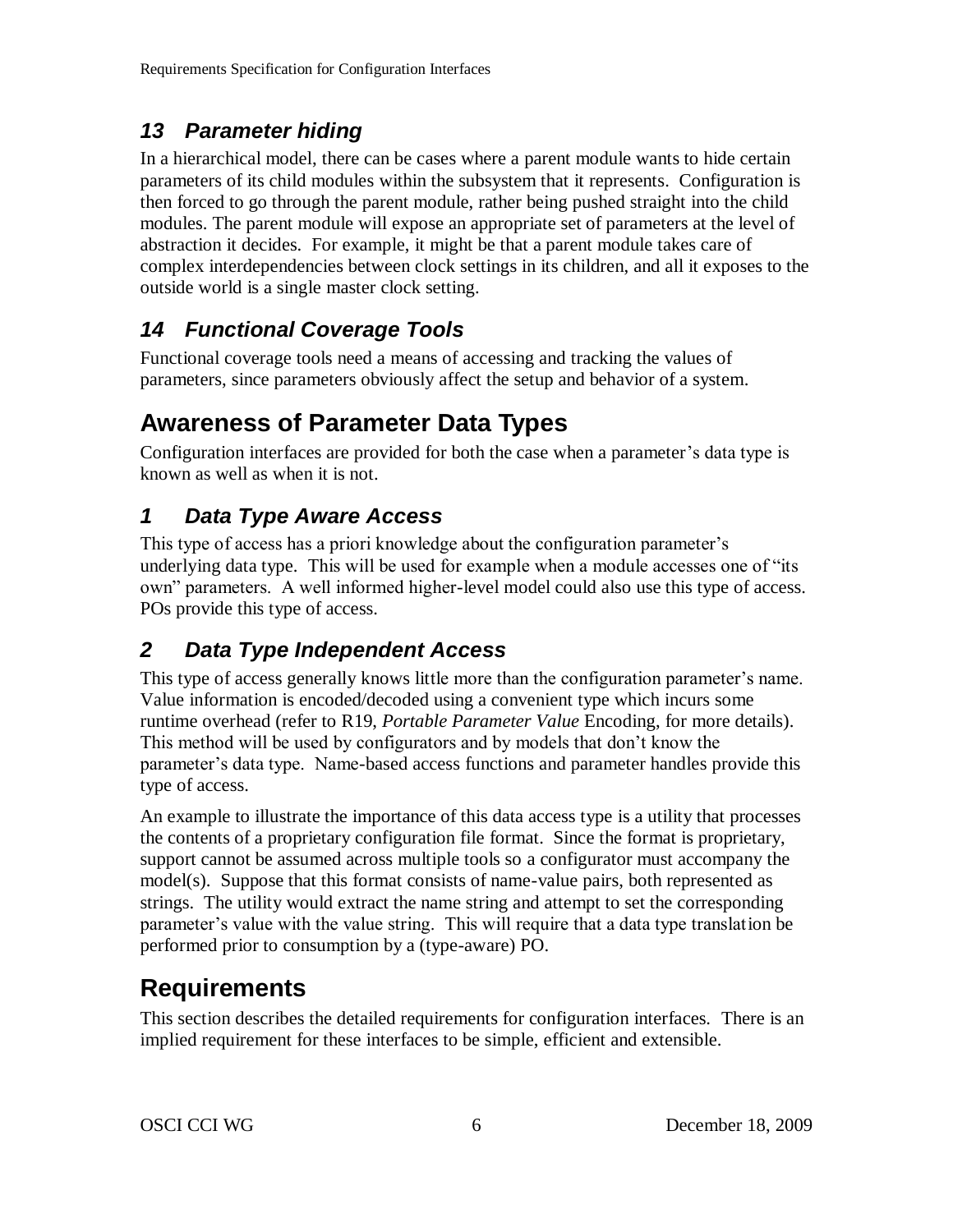#### *1 Access to Parameters*

Parameter accessibility is provided in the following ways which are ordered by efficiency of access (fastest to slowest).

#### **1.1 Declared Parameter Object (PO)**

These objects are used to declare parameters within models; they have data type information and may subsequently be used to access parameter values and all other parameter information.

#### **1.2 Parameter Handle (PH)**

A parameter handle is initially retrieved using the parameter's name and from that point forward can be used for non-value accesses, such as obtaining value-change callbacks, with the same efficiency as a parameter object. Value accesses carry the overhead of parameter value encoding but still avoid the overhead of parameter lookups.

#### **1.3 Name-Based Parameter Access**

Name-based parameter access first performs a parameter lookup then performs the requested access. This will primarily be used to obtain parameter handles but is also convenient for other one-time accesses and therefore additionally supports value and notification accesses. All value accesses require parameter value encoding.

### *2 Parameter Naming and Mapping*

A parameter name identifies a NVP. Parameter names reside in hierarchical namespaces and there are no constraints on the parameter hierarchy; specifically, it need not align with the SystemC module hierarchy.

A recommendation will be provided for aligning parameter hierarchy with SystemC module hierarchy when desired.

Parameter names provide the basis for mapping POs and PHs to NVPs.

#### **2.1 Direct Mapping**

Direct mapping refers to the case that the fully qualified name of a PO matches the name of the NVP it is mapped to. For example, a PO "foo" of module instance "a.b.c" maps to the NVP with the name "a.b.c.foo".

Direct mapping is a very common use case and, hence, should be very easy to use.

#### **2.2 Custom Mapping**

Custom mappings from PO/PH to NVP need to be supported, where names are translated from one namespace to another.

#### **2.3 Many-to-one Mappings (PO/PH to NVP)**

Many-to-one mappings from PO/PH to NVP are supported. Since NVP values are interpreted in a type-specific manner by individual POs, it is possible to map POs of different data types to the same NVP.

OSCI CCI WG 7 December 18, 2009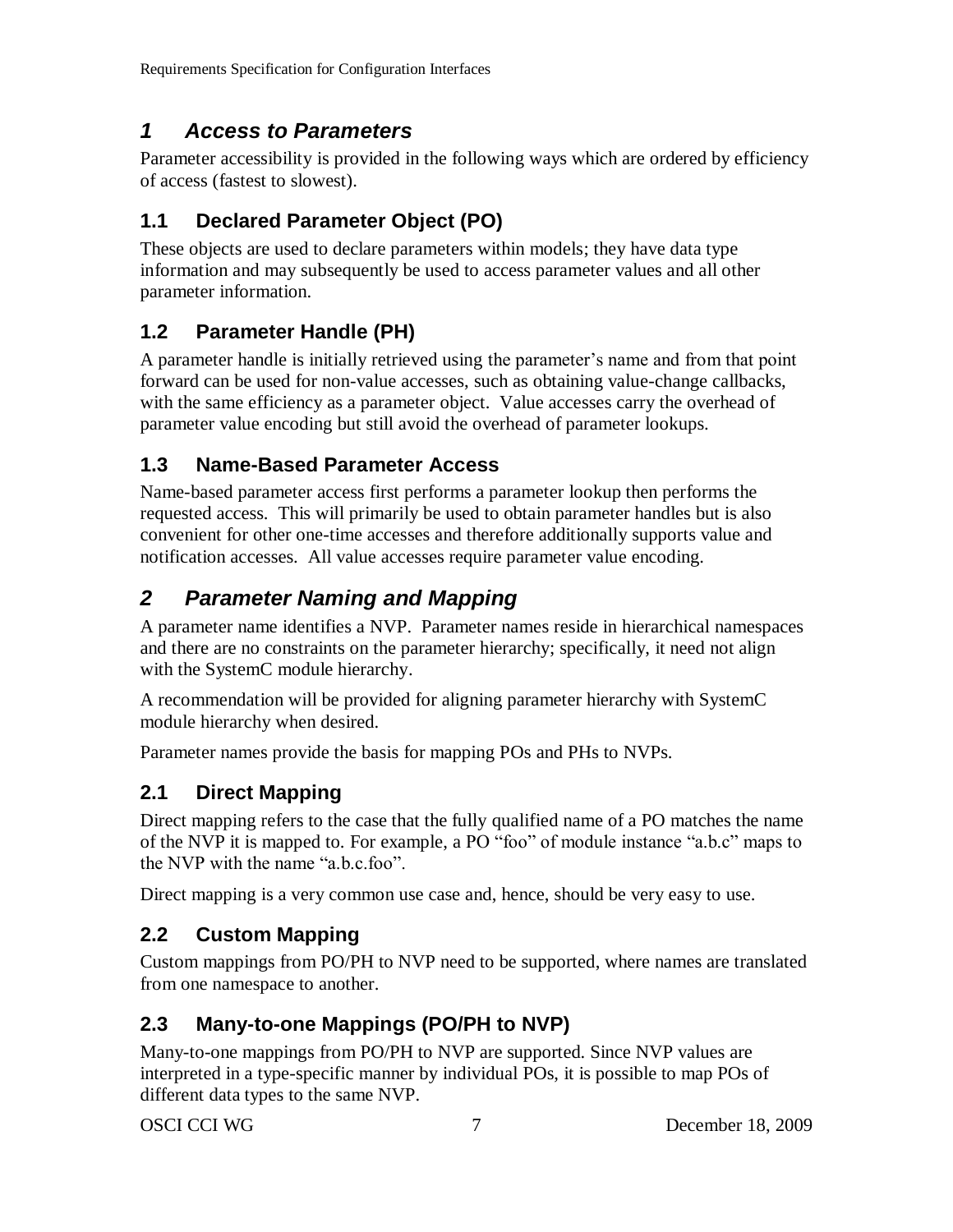It is possible for a PO to update a NVP in a manner that violates the policy of another PO mapped to that NVP, in which case the latter can issue a warning or error. For instance, one of the POs can be locked while another PO, mapped to the same NVP, updates the value.

#### *3 Parameter Searches*

It will be possible to search for either (a) all visible parameters or (b) just those at a particular scope. The results can be subsequently processed to provide more sophisticated queries, such as those based on regular expressions, but this will not be a part of the standard.

*Note: the preliminary intent is to return an STL-like iterator in response to parameter searches for ease of use and independence from underlying container representations.*

#### **3.1 Detecting Unconsumed Parameters**

In order to support the identification of unconsumed (not yet mapped and yet unread) NVPs, queries will be provided to (a) determine if the NVP's value has been read and (b) obtain an iterator over the POs mapped to it.

#### *4 Parameters Types*

There are three types of configuration parameters: immutable, elaboration-time, and mutable.

#### **4.1 Immutable Parameters**

Immutable parameters have a fixed value this is governed by the modeler (i.e. they cannot be updated using a tool); these parameters can be created at any time. This parameter type exists so constant values affecting system configuration can be presented to the user in a manner that is consistent with other types of parameters.

#### **4.2 Elaboration-Time Parameters**

Elaboration-time parameters are mutable until end of elaboration, and then they become immutable. An elaboration-time parameter created after end of elaboration is effectively immutable. Elaboration-time parameters typically influence the design structure.

Examples of things that might be represented by elaboration-time parameters are the number of ports in a USB controller or the number of channels in a memory controller.

#### **4.3 Mutable Parameters**

Mutable parameters can be created at any time and their values can be updated throughout the simulation.

Examples of things that might be represented by mutable parameters are the name of an output file, model modes, hardware latency parameters, or logging control.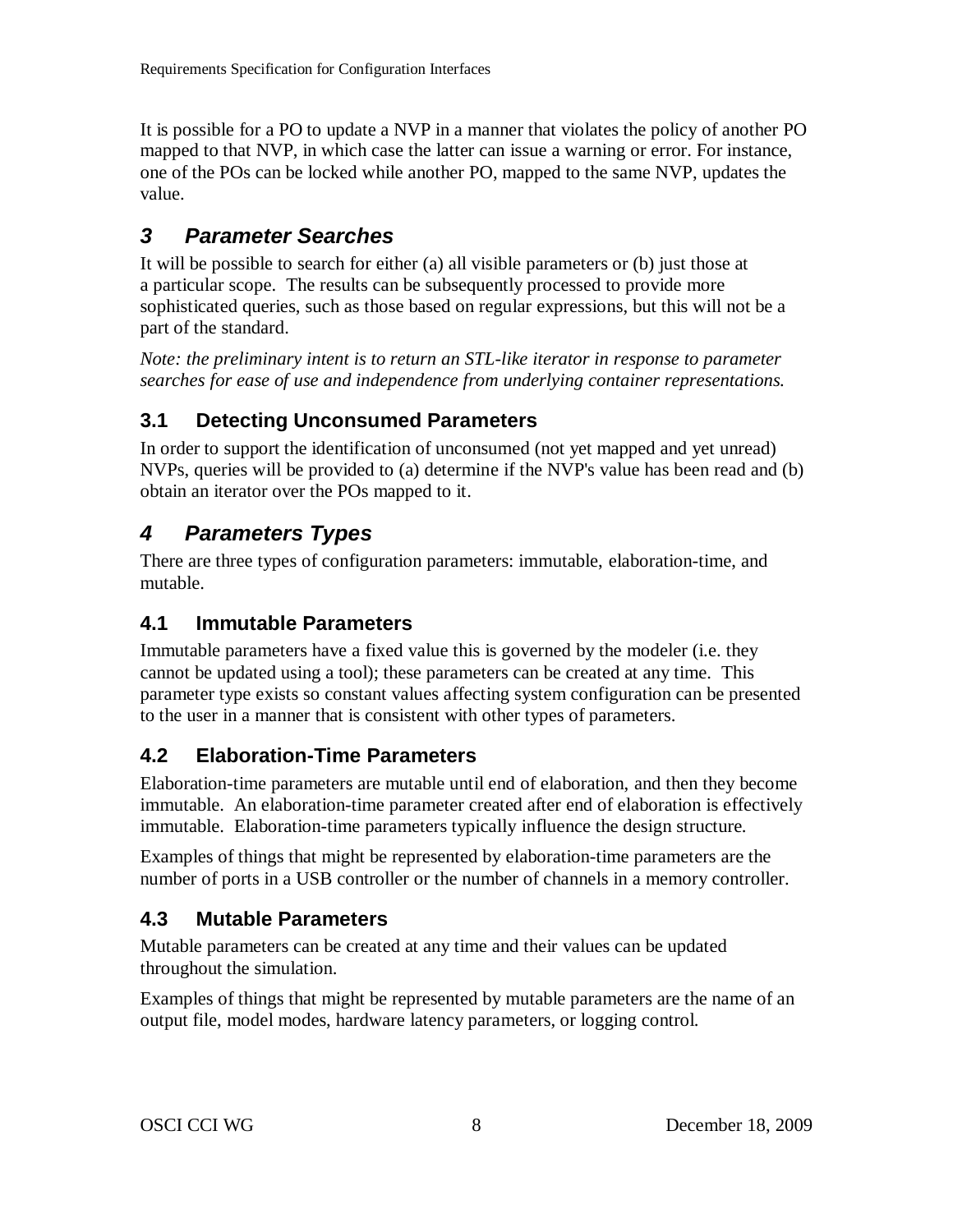#### *5 Parameter Lifetime*

NVPs are never deleted, and no default modifications result from the last PO mapping being deleted. The application is free however to orchestrate other policies, such as restoring an NVP's end of elaboration value.

#### *6 Superset Parameter Value Specification*

It shall be possible to specify parameter values, on a system level, for parameters that are never used in a particular simulation. This makes it possible to use a single parameter set (for example, fixed in a configuration file) for different subsets of a system.

### *7 Parameter Information*

For the benefit of users, POs shall carry information that a user and tool can access; e.g. documentation, default value, etc. The contents of the documentation are up to the modeler to determine, but it shall at minimum be human-readable and guide in the setting of parameter values.

#### *8 Parameter Default Values*

It shall be possible to specify a parameter's default value to be assumed until otherwise set. The default value has lowest priority when evaluating overrides.

Querying an unset parameter that has no default value will yield a response that explicitly indicates the value is uninitialized.

### *9 Parameter Initial Value Availability*

It needs to be well-defined when the initial set of NVPs provided by the tool will be available. Initial values need to be available no later than the start of elaboration (i.e. start of sc\_main).

### *10 CCI API Availability*

It needs to be well-defined when the CCI API will be available during the execution of a SystemC application. The CCI API needs to be available no later than the start of elaboration (i.e. start of sc\_main).

### *11 Parameter Value's Origin*

It shall be possible to determine if a parameter's value is uninitialized, the default, or a value that has been explicitly set (by a model or user).

It shall be possible to determine what module or process set the value of each parameter and what module or process last read the value of each parameter.

#### *12 Precedence for Overriding Parameter Values*

It shall be possible to override the value of a parameter. The precedence for competing parameter value overrides will be well-defined. This may take into account the originator's hierarchical level (i.e. testbench -> platform -> subsystem -> component), the order of execution and/or additional factors.

OSCI CCI WG 9 December 18, 2009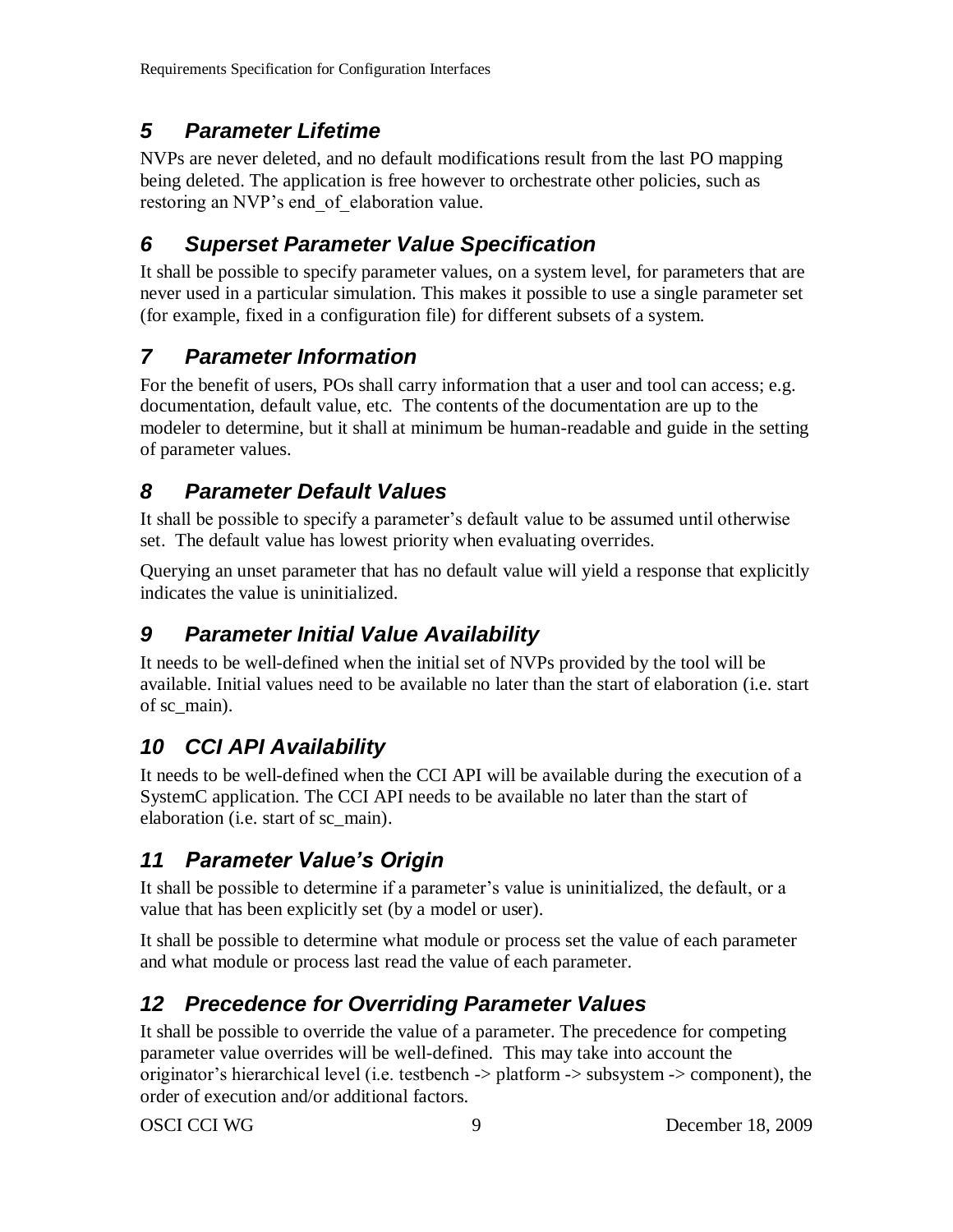### *13 Notification on Parameter Value Change*

It shall be possible for arbitrary code to track the changes to a parameter, and perform some processing in response to it. Such changes can come both from model-internal activity (for example, a write to a configuration register from target software) or modelexternal activity (for example, a tool changing a parameter to force an error condition).

#### *14 Locking Parameter Values*

The standard shall facilitate the locking and unlocking of parameters such that a locked PO's value(s) cannot be changed. That is, a mutable PO can be changed to temporarily behave like an immutable PO. This does not restrict updates to the mapped NVP that are made by other (presumably unlocked) POs.

### <span id="page-12-0"></span>*15 Rejection of Access to a Parameter's Value(s)*

Parameters must have the ability to indicate an attempt to read or write their values has failed. Failure determination may be made by the parameter itself or indirectly in response to a value change notification.

The access rejection mechanism will explicitly support common designations such as private, read-only, restricted access and value constrained parameters. Non-specific (i.e. catch-all) rejections will also be supported to allow user-defined reasons.

### *16 Indicate Violation of Inter-Parameter Value Constraints*

It will be possible for a parameter to accept a new value but indicate that it violates established inter-parameter constraints.

Whereas Requirement [15](#page-12-0) provides for the outright rejection a new value in violation of the parameter's individual policies/constraints, this requirement allows the cautionary acceptance of new values that violate policies/constraints that span more than one parameter.

This will be useful e.g. for checking the consistency of a group of related parameters. As individual parameters are updated, the collective intermediate state may become invalid in which case a constraint violation shall be reported (informing which parameters are related and the constraints on their values). Once a constraint violation has been reported, it will be recommended that subsequent resolution of the violation also be indicated, to inform the user that a valid system state has been attained.

## *17 Models Can Configure Other Models*

It shall be possible for models to configure the parameters of other arbitrary models. For example, a subsystem could expose high-level semantic parameters (configure me for chip variants "A" or "B") and create the corresponding parameters for its models.

*Note that any of the parameter access methods may be used for this, depending on how familiar the configuring model is with the configured model's parameters.*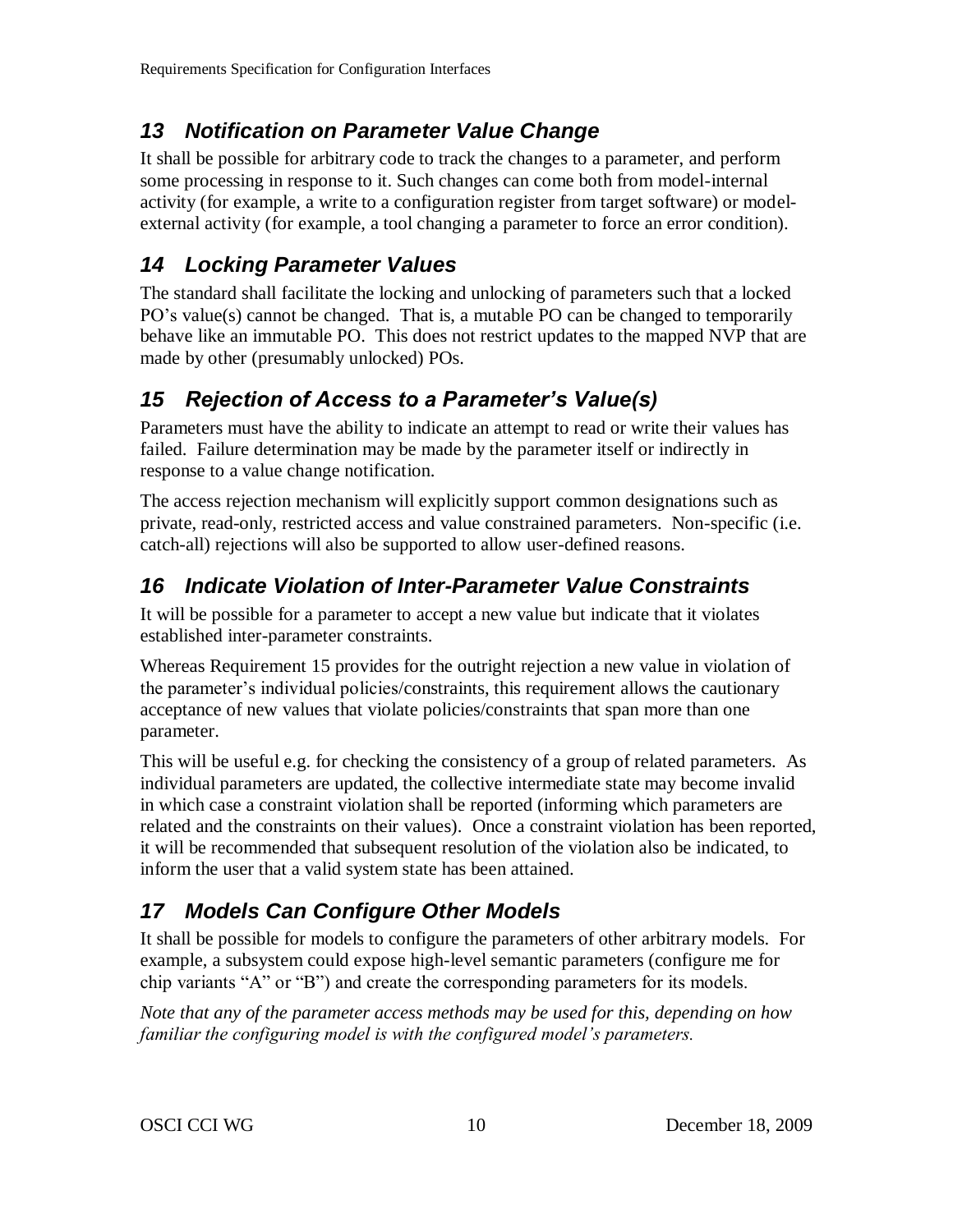#### *18 Supported Data Types*

There will be no restrictions on the data types of parameters; i.e. any legal C++ data type, including user-defined types, is permitted. Un-typed references, such as (void  $*$ ), may not be supported.

Full support will be provided for std::string, sc\_time and common  $C_{++}$  and SystemC numeric types. User-defined types will require that value encoding (see below) be provided.

### <span id="page-13-0"></span>*19 Portable Parameter Value Encoding*

A well-defined mechanism will be provided for encoding the type and data of a parameter value and it will be possible to get and set a parameter's value using this encoding without a priori knowledge of its inherent type.

The encoding will be based on JSON which uses the following type model (from http://www.json.org):

- Number (integer, real, or [floating point\)](http://en.wikipedia.org/wiki/Floating_point), which can encode 64-bit integers
- [String](http://en.wikipedia.org/wiki/String_%28computer_science%29) (double-quoted [Unicode](http://en.wikipedia.org/wiki/Unicode) with backslash [escaping\)](http://en.wikipedia.org/wiki/Escape_character)
- [Boolean](http://en.wikipedia.org/wiki/Boolean_datatype) (true and false)
- [Array](http://en.wikipedia.org/wiki/Array_data_structure) (an ordered sequence of values, comma-separated and enclosed in [square](http://en.wikipedia.org/wiki/Square_bracket)  [brackets\)](http://en.wikipedia.org/wiki/Square_bracket) *– used to encode arbitrary lists, including nested lists.*
- [Object](http://en.wikipedia.org/wiki/Associative_array) (collection of key:value pairs) *– not likely to be used in CCI*
- [null](http://en.wikipedia.org/wiki/Null_%28computer_programming%29)

The JSON type model will be extended to support the following SystemC simulationspecific data types:

- [sc\\_time](http://en.wikipedia.org/wiki/Null_%28computer_programming%29)
- Binary data blobs, to efficiently represent large bodies of binary data without having to use lists of integers, which both unnatural and inefficient.

Arbitrary nested lists of values are needed in order to support the encoding of arbitrarily complex data. Lists offer a way to describe complex and variable-length configuration parameters such as memory maps and interrupt-pin assignments in an implementationindependent and general way. It also offers a simple way to encode the content of C structs and C++ classes, as they are essentially collections of basic types and thus naturally map to lists.

Using a defined set of types has the advantage that any tool can configure any parameter in a type-aware way. It also ensures interoperability between models from different sources, as they all use the same pre-known set of types to encode their configuration data.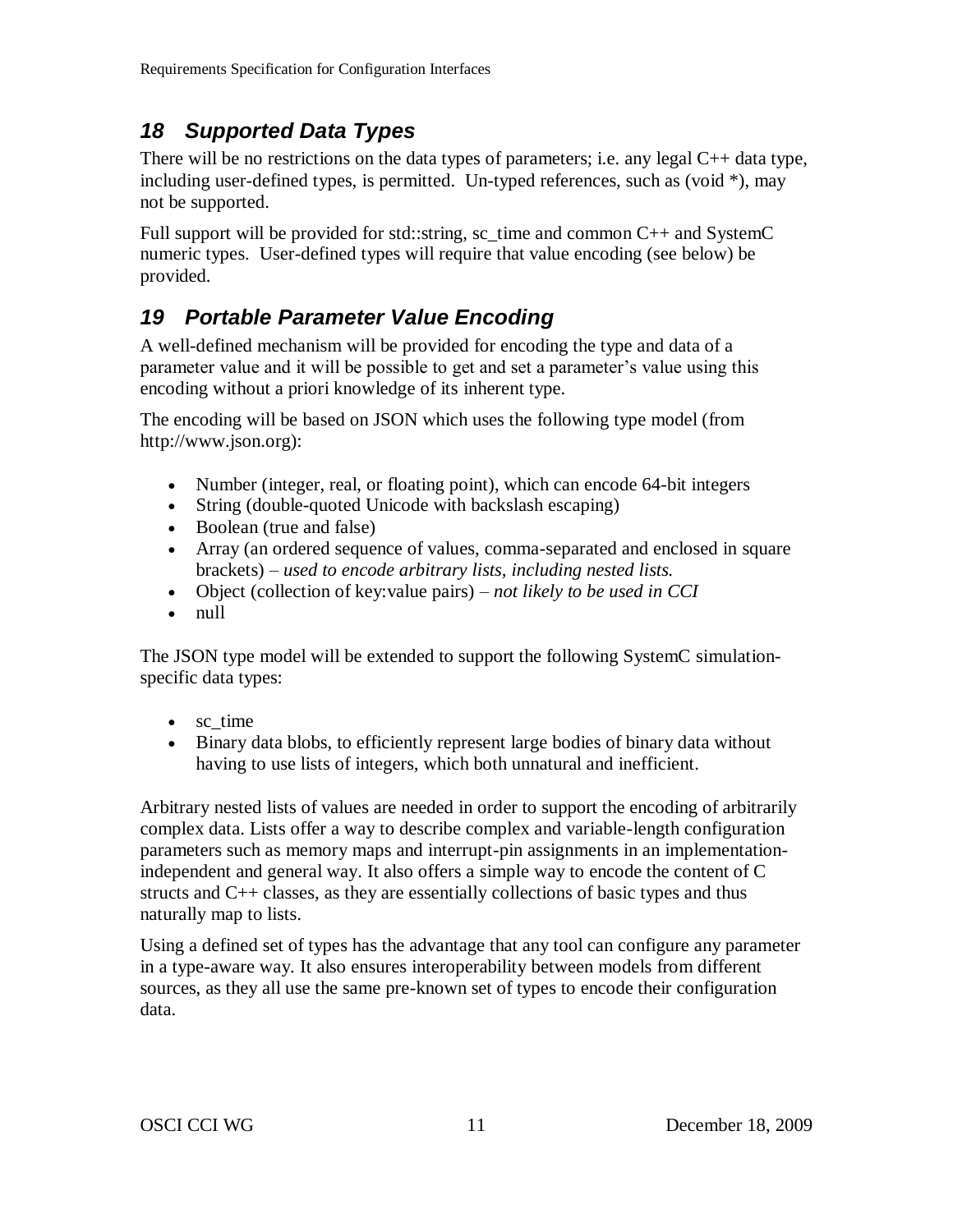### *20 Documentation*

#### **20.1 LRM**

A preliminary LRM strength document should accompany the first official release of a configuration interface standard.

#### **20.2 Overview Presentation**

An introductory overview presentation should accompany both community review and official release packages.

#### **20.3 Design (w/UML) & Rationale**

A UML-based interface design description should accompany both community review and official release packages.

#### **20.4 Examples walkthroughs**

Walkthroughs of key examples should be provided for both community review and official release packages.

### **Notes**

This section covers relevant topics, which – while relevant to the discussion of Configuration Interfaces – neither constitutes a strict requirement nor a use model.

- Custom mapping of POs/PHs to NVPs will not be explicitly supported in the CCI API. Searches necessary to support this will be provided. Iterating over all NVPs will be the catch-all, but specific support will be provided for searches we anticipate to be commonly used, such as bottom-up.
- It is likely that CCI API will not yet be available during static initialization (before main()) and will no longer be available during static destruction (after main()).

## **Future Plans**

Addressing save/restore will have eventual implications on configuration parameters. Once an initial definition of the save/restore standard interface is complete, the configuration parameters will be revisited and enhanced to include save/restore support.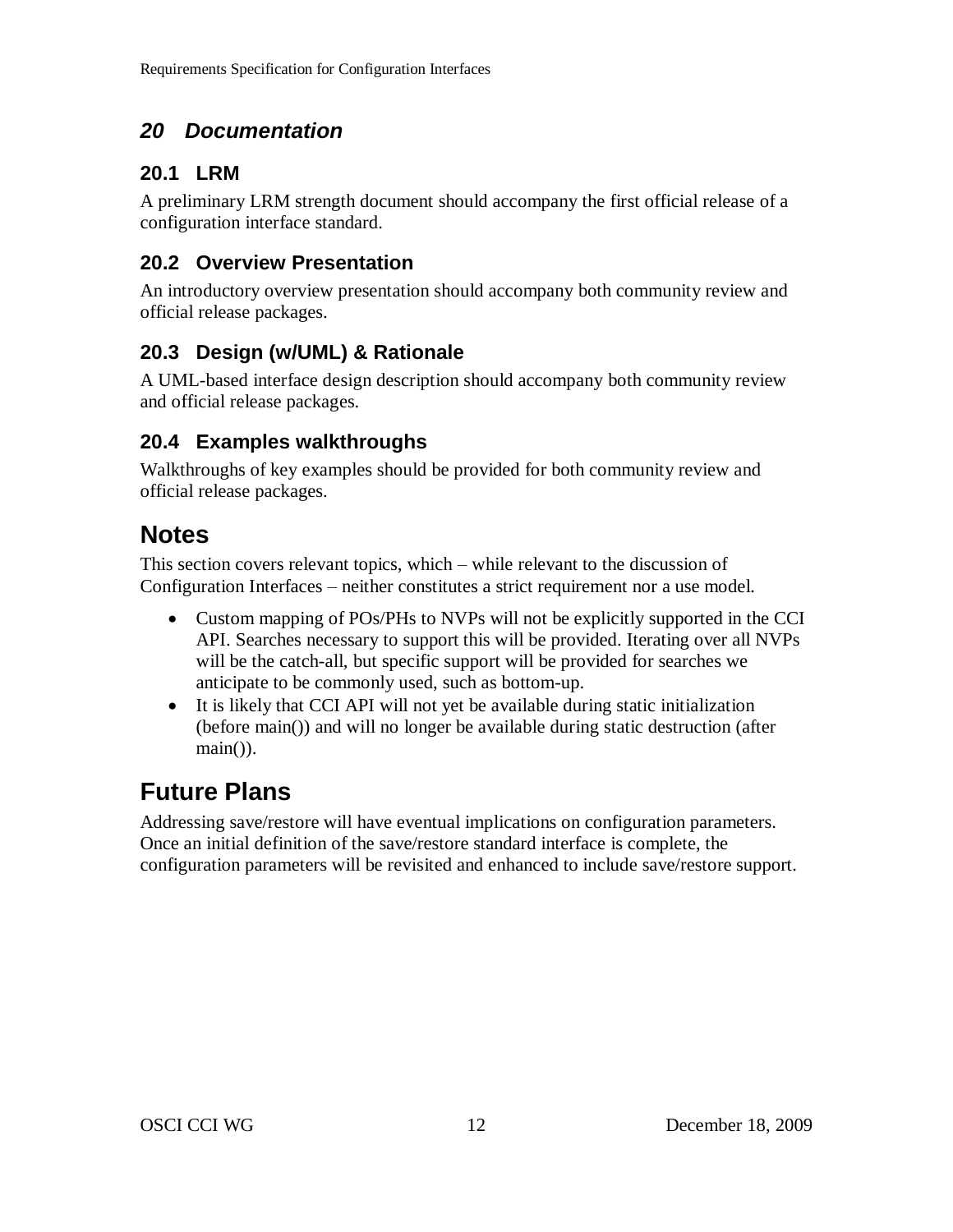# **Requirements Summary**

| 1              |     |                                            |  |
|----------------|-----|--------------------------------------------|--|
| 2              |     |                                            |  |
| 3              |     |                                            |  |
| 4              |     |                                            |  |
| 5              |     |                                            |  |
| 6              |     |                                            |  |
| 7              |     |                                            |  |
| 8              |     |                                            |  |
| 9              |     |                                            |  |
| 10             |     |                                            |  |
| 11             |     |                                            |  |
| 12             |     |                                            |  |
| 13             |     |                                            |  |
| 14             |     |                                            |  |
|                |     |                                            |  |
| 1              |     |                                            |  |
| $\overline{2}$ |     |                                            |  |
|                |     |                                            |  |
| $\mathbf{1}$   |     |                                            |  |
|                | 1.1 |                                            |  |
|                | 1.2 |                                            |  |
|                | 1.3 |                                            |  |
| 2              |     |                                            |  |
|                | 2.1 |                                            |  |
|                | 2.2 |                                            |  |
|                | 2.3 |                                            |  |
| 3              |     |                                            |  |
|                | 3.1 |                                            |  |
| $\overline{4}$ |     |                                            |  |
|                | 4.1 |                                            |  |
|                |     | December $10, 2000$<br>$OCM CO1 MO1$<br>12 |  |